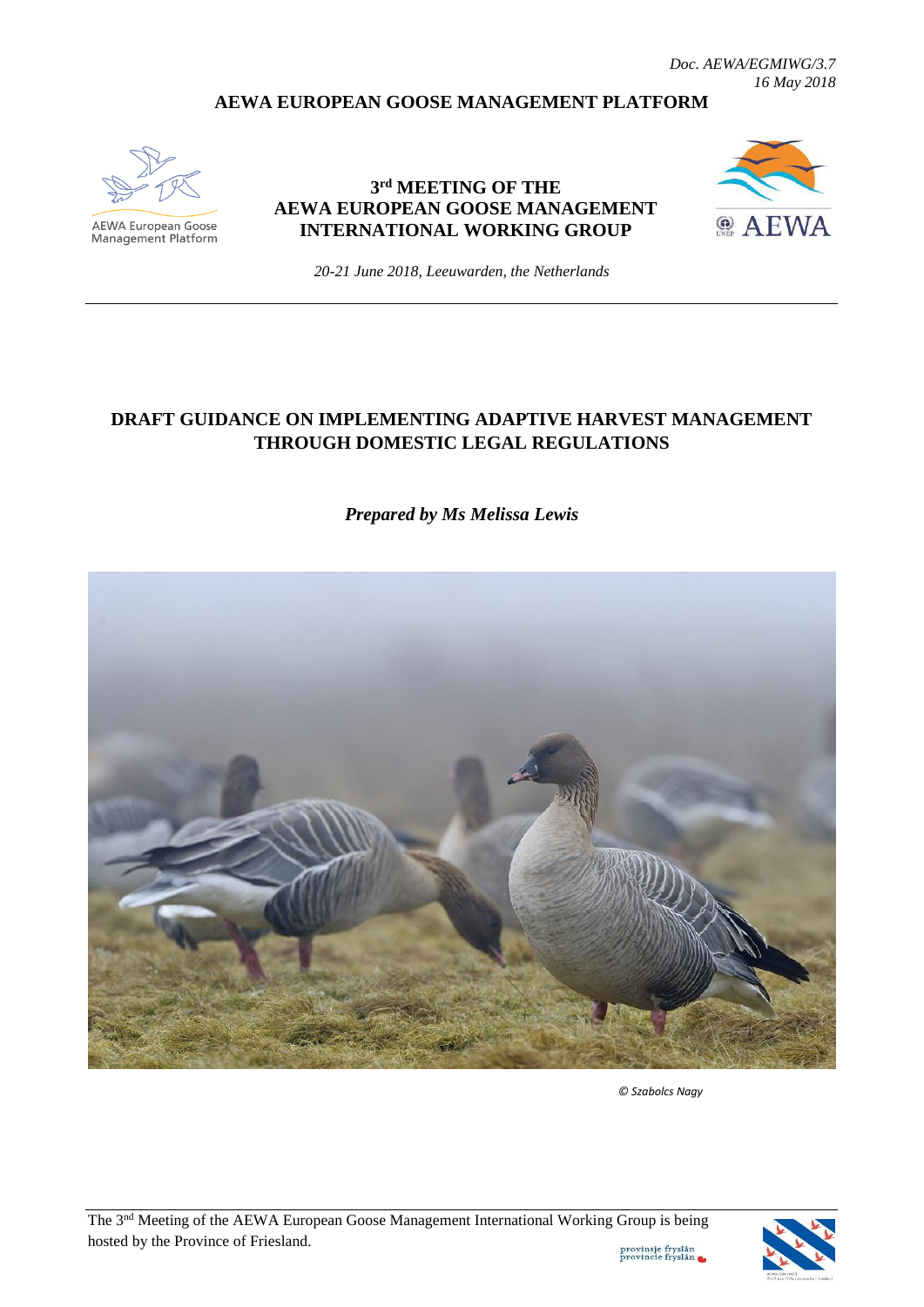# **DRAFT GUIDANCE ON IMPLEMENTING ADAPTIVE HARVEST MANAGEMENT THROUGH DOMESTIC LEGAL REGULATIONS**

#### **Background**

Following the mandate given by the European Goose Management International Working Group (EGM IWG) for the development of a model harvest-related legislation which would be an ideal case scenario for running an Adaptive Management System (agenda item 9 in the **EGM IWG1** report and agenda item 7 in the **EGM** [IWG2 report\)](http://www.unep-aewa.org/sites/default/files/document/aewa_egm_iwg_2_report.pdf), the EGMP Secretariat outsourced the implementation of the project concept presented at the EGM IWG2 meeting. The draft document has been compiled by Ms Melissa Lewis, Environmental Law Expert on the Agreement on the Conservation of African-Eurasian Migratory Waterbirds (AEWA) Technical Committee.

The guidance document has been drafted on the basis of experiences of a few countries, that are already applying with implementing Adaptive Harvest Management. A first draft of the document was circulated for consultation with the EGM IWG on 15 December 2017.

Based on the comments received from the EGM IWG, Ms Lewis prepared a second draft, which was circulated to the EGM IWG on 6 April 2018. The purpose of this guidance document is to provide an ideal case scenario for the successful application of flyway-level adaptive harvest management. Hence, some country-specific comments and proposed amendments that have been received during the consultation process, are not reflected in this draft document.

It should also be noted that this document provides recommendations which may not necessarily be appropriate for all legal systems and it is for each country to determine whether or how to implement the recommended actions, in line with their obligations under AEWA and other international instruments.

#### **Action requested from the EGM IWG**

Review and adopt the guidance on implementing adaptive harvest management through domestic legal regulations.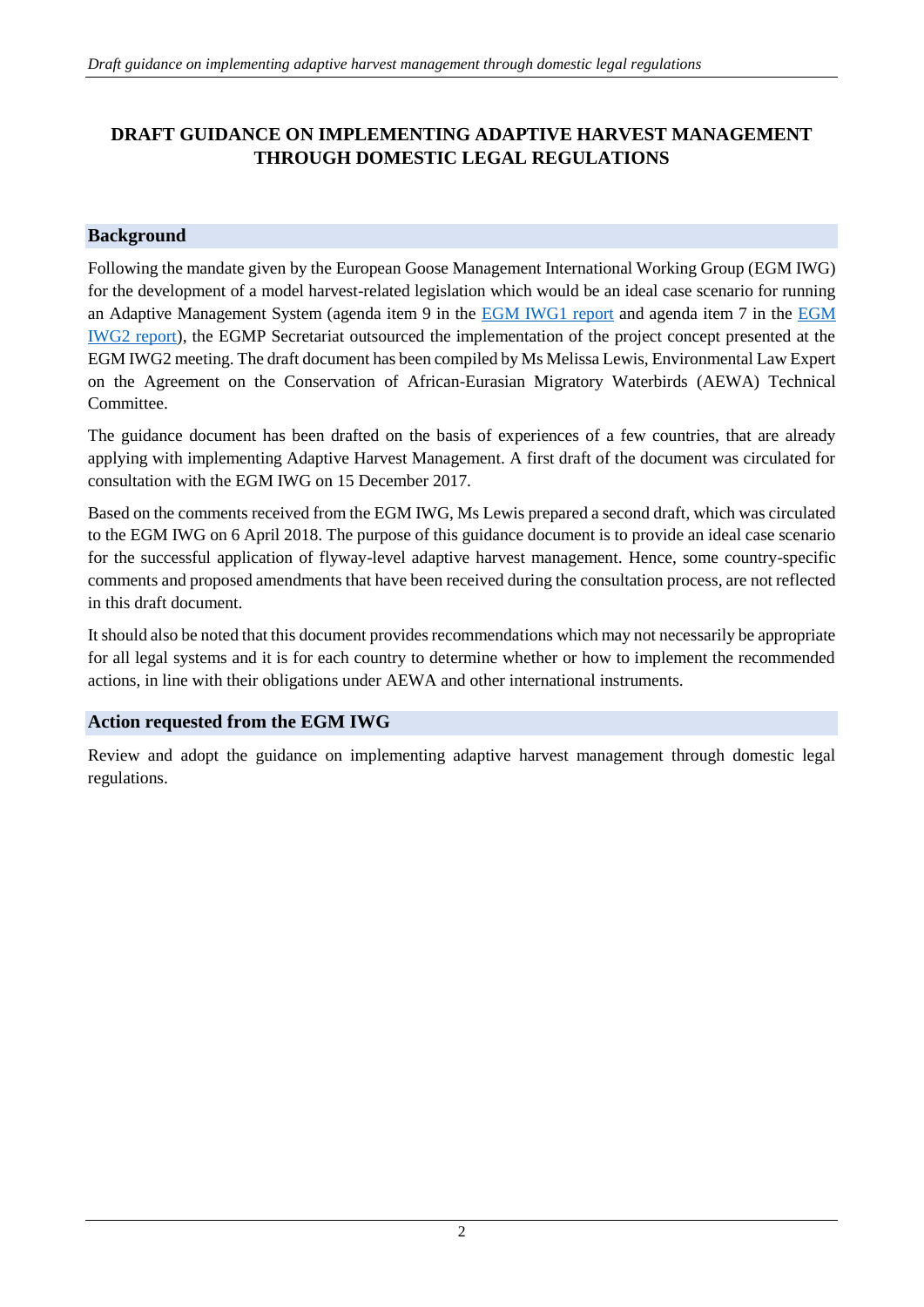# **DRAFT GUIDANCE ON IMPLEMENTING ADAPTIVE HARVEST MANAGEMENT THROUGH DOMESTIC LEGAL REGULATIONS**

# **1. Introduction**

-

## **1.1. The role of the European Goose Management Platform (EGMP) in facilitating flywaylevel adaptive harvest management**

The Agreement on the Conservation of African-Eurasian Migratory Waterbirds (AEWA) recognizes harvest as a legitimate use of migratory waterbirds. However, harvesting must not hinder populations' maintenance at, or restoration to, a favourable conservation status (AEWA, Article II.1); and any use of migratory waterbirds must be based on an assessment of the best available knowledge of their ecology and be sustainable for the species as well as for the ecological systems that support them (AEWA, Article III.2(b)).

The AEWA Action Plan requires that the sustainable use of certain populations<sup>1</sup> be conducted within the framework of an International Species Action Plan, which endeavours to implement the principles of adaptive harvest management<sup>2</sup> (AEWA Annex 3, Action Plan para. 2.1.1). Paragraph 4.1.1 of the AEWA Action Plan (Annex 3) further provides that "*Parties shall cooperate to ensure that their hunting legislation implements the principle of sustainable use as envisaged in this Action Plan, taking into account the full geographical range of the waterbird populations concerned and their life history characteristics*". In an attempt to ensure that any use of migratory waterbirds in the Agreement Area is sustainable (Objective 2, AEWA Strategic Plan 2009-2018), target 2.5 of AEWA's current Strategic Plan is that the adaptive harvest management of quarry populations be ensured at the international scale. Guidance on setting up flyway-level adaptive harvest management is provided in the AEWA *[Guidelines on Sustainable Harvest of Migratory Waterbirds](http://www.unep-aewa.org/sites/default/files/publication/ts62_cg5_sustainable%20_harvest_guidelines_0.pdf)*.

The European Goose Management Platform (EGMP) was established under the auspices of AEWA, in response to operational paragraph 9 of AEWA Resolution 6.4. In this Resolution, the AEWA Meeting of the Parties requested the UNEP/AEWA Secretariat to establish a European multispecies goose management platform and process to address sustainable use of goose populations and to provide for the resolution of human-goose conflicts, targeting as a matter of priority Barnacle (*Branta leucopsis*), Greylag (*Anser anser*), Pink-footed (*Anser brachyrhynchus*) and Taiga Bean (*Anser fabalis fabalis*) Geese populations.

The goal of the EGMP is to provide the mechanism for a structured, coordinated and inclusive decision-making and implementation process for the sustainable use and management of goose populations in Europe, with the objective of maintaining them in, or restoring them to, a favourable conservation status, while taking into account concerns of relevant stakeholders and the pertinent legislative frameworks and regulations.

The European Goose Management International Working Group (EGM IWG) functions as the coordinating and decision-making body of the EGMP. It is supported by the EGMP Data Centre, which is responsible for collating and assessing population and harvest information, based on input from the range states. The EGM IWG meets annually (in June each year) to decide on adjustments to the management frameworks for the populations under its remit. In particular, it is responsible for monitoring the implementation of the AEWA

<sup>1</sup> Populations listed in Categories 2 and 3 in Column A and which are marked by an asterisk, and populations listed in Category 4 in Column A.

<sup>&</sup>lt;sup>2</sup> Adaptive harvest management is the periodic process of setting hunting regulations based on a system of population and habitat monitoring, harvest-level recording, data analysis and defining regulatory options.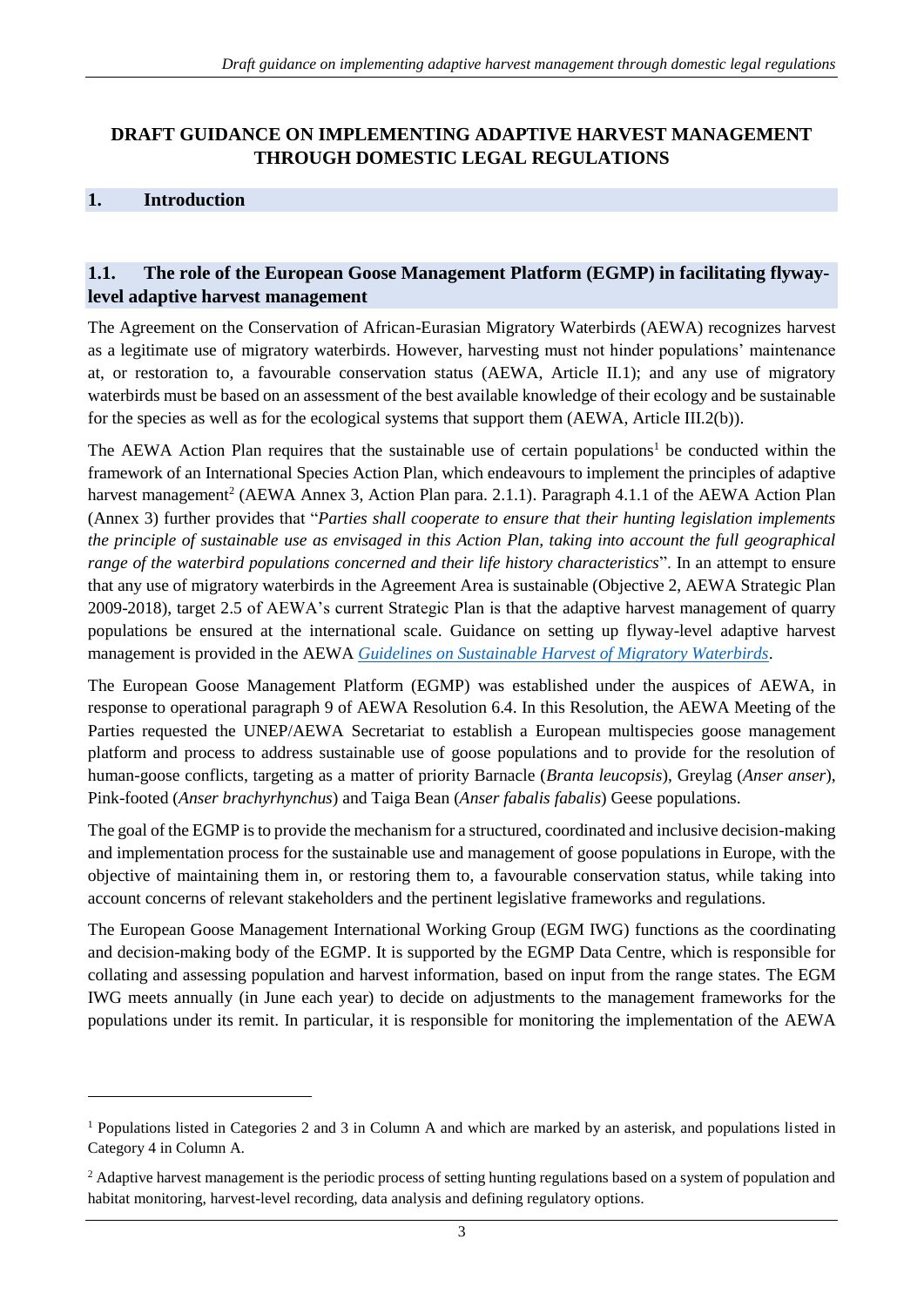International Single Species Action and Management Plans for these populations, which contain provisions for adaptive harvest management.

#### **1.2. Purpose and scope of this guidance**

The conditions for successful application of flyway-level adaptive harvest management include, *inter alia*, the flexibility to make adjustments to management actions, and the collection of robust data to identify the impact of such actions and to determine how they should be adjusted. This document outlines approaches for supporting these two conditions through domestic legislation. It focuses specifically on:

- (a) The annual regulation of hunting through seasons and quotas; and
- (b) The collection of harvest data.

The document is drafted specifically for populations of species in respect of which processes are in place for adaptive harvest management within the framework of an International Single Species Action or Management Plan. It is intended to assist states in evaluating whether their current laws and policies are adequate for implementing the EGM IWG's decisions on adaptive harvest management and, where they are not, it suggests how to address this. It does not pre-empt the EGM IWG's decisions in respect of any specific species and is not legally binding.

In formulating this guidance, lessons were drawn from the European states that are already endeavouring to implement adaptive harvest management, and examples of these states' experiences are provided throughout the document. Recommendations are summarized in part 1.3 and elaborated upon in parts 2 to 3. Model language for domestic legislative provisions is provided in the *Appendix*. Both the recommendations and the model language are designed to describe 'ideal' approaches. Not all recommendations included will necessarily be appropriate for all legal systems, and it is for each state to determine whether or how to implement the recommended actions, whilst having regard to their obligations under AEWA and other international instruments.

The document focuses only on those aspects of hunting legislation that are relevant for the adaptive harvest management of species with regular hunting seasons. It is not intended to provide general guidance on the legal regulation of hunting. However, broader guidance of this nature can be found in, *inter alia*, the AEWA *[Guidelines on National Legislation for the Protection of Species of Migratory Waterbirds and their Habitats.](http://www.unep-aewa.org/en/document/draft-guidelines-national-legislation-protection-species-migratory-waterbirds-and-their-1)* 3

Legal provisions for implementing adaptive harvest management should be supported with appropriate enforcement measures aimed at ensuring compliance. Implementation of some of the measures suggested in this guidance will also require additional financial resources.

#### **1.3. Summary of key recommendations**

-

- *1.3.1. Ensuring that regulations used to implement adaptive harvest management can be adjusted annually and expeditiously in response to decisions by the EGM IWG*
- (a) Recommendations for states which choose to adjust the length of hunting seasons as a means of implementing international decisions concerning adaptive harvest management, made within the framework of an International Single Species Action or Management Plan:
	- 1. If legislation prescribes the factors to be considered when setting hunting seasons, ensure that these include relevant international decisions concerning adaptive harvest management;

<sup>&</sup>lt;sup>3</sup> These Guidelines provide states with advice on developing domestic legislation to implement their AEWA commitments. They include guidance on the legal regulation of, *inter alia*, the taking, possession, utilization and trade of birds from AEWA-listed populations.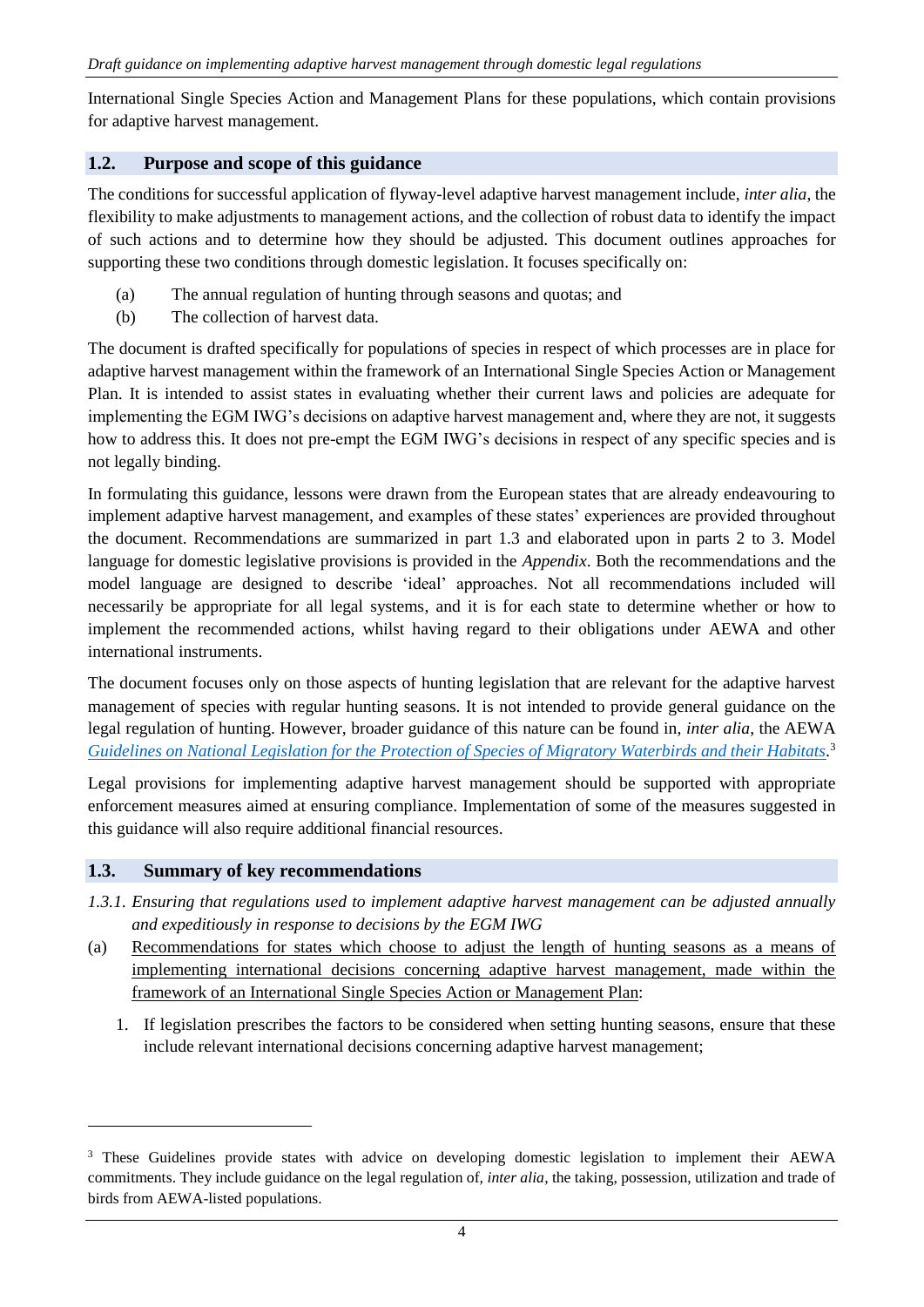- 2. Ensure that legislation does not explicitly require that adjustments to the length of hunting seasons occur at intervals of longer than one year;
- 3. Ensure that it is possible to implement a complete closure of the hunting season where this is called for by an international decision concerning adaptive harvest management, made within the framework of an International Single Species Action or Management Plan;
- 4. If adjustments to the length of hunting seasons are necessary, endeavour to make such adjustments before the start of the hunting season;
- 5. Regarding legislation which prescribes the length of hunting seasons:
	- Ensure that procedures for amending such legislation can, where necessary, be put in motion shortly after decisions of the EGM IWG;
	- Alternatively, use such legislation to prescribe general hunting seasons, but make provision for limited extensions and/or restrictions when specified conditions related to adaptive harvest management are satisfied;
- 6. Ensure that hunting seasons are not extended into the stages of reproduction and rearing or return to rearing grounds unless this would not have an unfavourable impact on populations' conservation status and for EU Member States the conditions identified in Articles 7 and 9 of the Birds Directive are satisfied;
- 7. Consider whether it is possible and desirable to expedite the rule-making process by delegating the authority to extend/reduce hunting seasons for certain populations of species to a lower level of government;
- 8. Consider whether it is possible and desirable to expedite the consultation requirements for adjusting the length of hunting seasons for relevant populations of species; 4
- 9. Consider reducing any intervals between the issuance of adjustments to the length of hunting seasons and the entry into force of such adjustments;
- 10. Ensure that adjustments to the length of hunting seasons are expeditiously communicated to hunters;
- 11. Ensure that, where the regulatory process for implementing adaptive harvest management deviates from the ordinary process for adjusting the length of hunting seasons, this process is accompanied by appropriate awareness-raising to enhance stakeholder support, particularly within the hunting community.
- (b) Recommendations for states which choose to adjust the size of seasonal quotas as a means of implementing international decisions concerning adaptive harvest management, made within the framework of an International Single Species Action or Management Plan:
	- 1. If legislation prescribes the factors to be considered when setting hunting quotas, ensure that these include relevant international decisions concerning adaptive harvest management;
	- 2. Ensure that legislation does not explicitly require that adjustments to quotas occur at intervals of longer than one year;
	- 3. Consider possibilities for expediting rule-making procedures (see recommendations listed under (a) above) and ensure that adjustments to the size of seasonal quotas are expeditiously communicated to hunters;

-

<sup>4</sup> Populations in respect of which processes are in place for adaptive harvest management within the framework of an International Single Species Action or Management Plan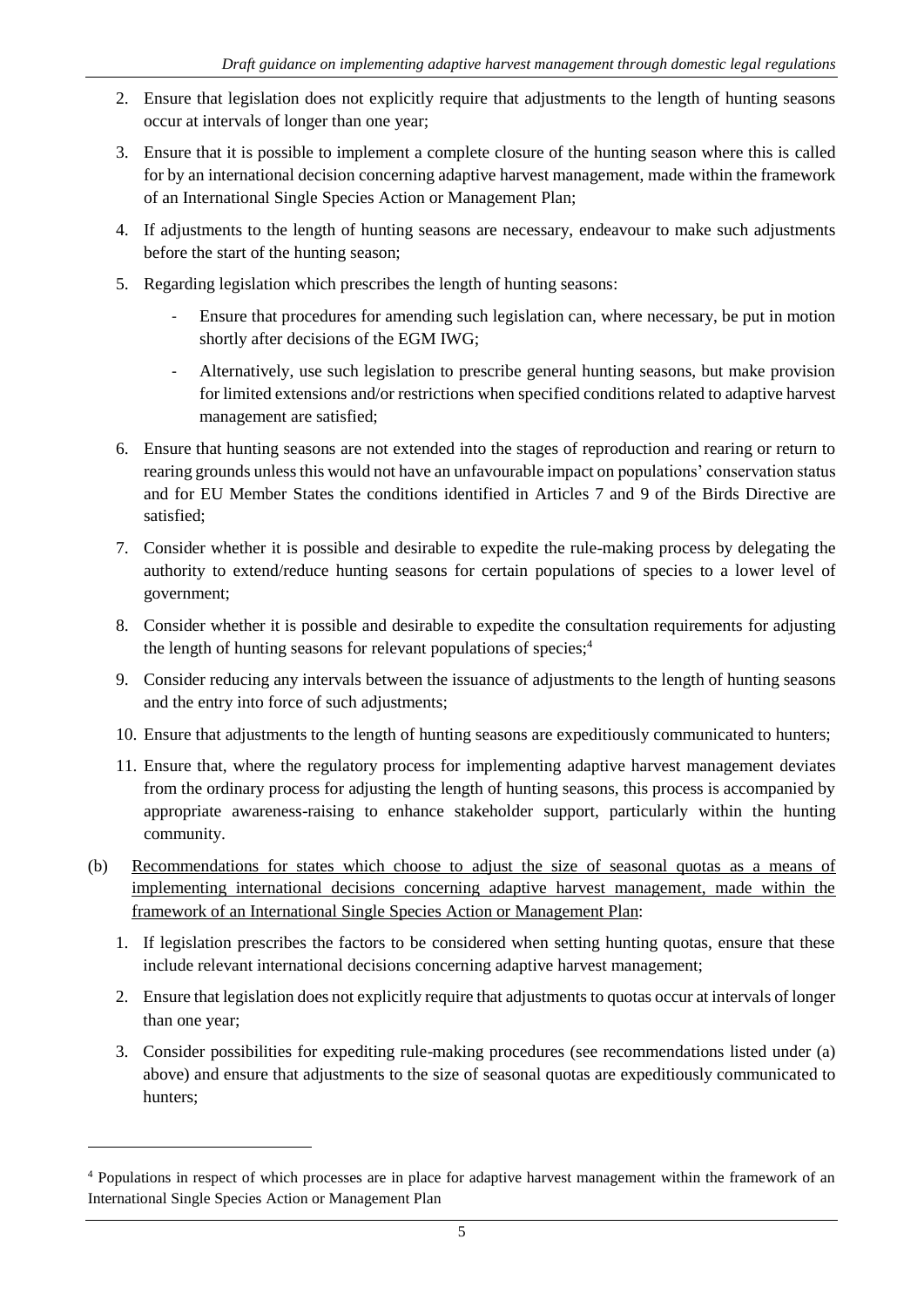- 4. Ensure that reporting schemes are in place which enable authorities to track progress towards meeting seasonal quotas for relevant populations of species;<sup>5</sup>
- 5. Ensure that legislation empowers or directs the relevant authority to close the hunting season once the seasonal quota has been reached.

- 1. Ensure that the reporting of animals harvested is required by legislative provisions or licencing conditions, or that the relevant authorities are authorised to require reporting;
- 2. Make the submission of previous seasons' reports a condition for the renewal of hunting licenses;
- 3. Empower licencing authorities to revoke hunting licences if reporting obligations are not complied with;
- 4. Ensure that reporting requirements take into account the need for hunting bag data at the level of subspecies or geographically separate populations (e.g. by requiring reporting of the location of shot game);
- 5. Require reporting throughout the hunting season, with specified deadlines after each harvest occurs. In setting deadlines for reports, further consider the need for harvest data to be made available to the AEWA Secretariat immediately after the closure of the hunting season;
- 6. Ensure that reporting methods are as expeditious as possible (e.g. through mobile phone applications, online or telephonic submissions);
- 7. Direct the relevant authorities/institutions to report harvest data to the AEWA Secretariat on an annual basis, immediately after the end of each hunting season. Where possible, include number and location (nearest possible administrative unit) of birds harvested and break data down into months, weeks or days.

#### **2. Regulating Hunting on an Annual Basis to Implement Adaptive Harvest Management**

#### **2.1. The need for annual adjustments**

-

A necessary condition for successful flyway-level adaptive harvest management is that national laws and policies be adequate for implementing international decisions. In the context of the AEWA EGMP, these decisions are made annually by the EGM IWG. In practice, this means that for those Range States in which the relevant species' hunting is allowed, it has to be possible to regulate such hunting annually, in response to the EGM IWG's determination of international quotas and decisions regarding hunting seasons.

Decisions of the EGM IWG are not directly binding upon states. However, implementing these decisions is a way of complying with AEWA Parties' legal commitment to "*cooperate to ensure that their hunting legislation implements the principle of sustainable use […] taking into account the full geographical range of the waterbird populations concerned and their life history characteristics*" (AEWA Annex 3, Action Plan para. 4.1.1). To the extent that implementing the EGM IWG's decisions ensures that the cumulative impact of harvest is not detrimental to a population's conservation status, doing so can also assist states in satisfying

*<sup>1.3.2.</sup> Collection of hunting bag data for populations of species in respect of which processes are in place for adaptive harvest management within the framework of an International Single Species Action or Management Plan*

<sup>5</sup> Populations in respect of which processes are in place for adaptive harvest management within the framework of an International Species Action or Management Plan.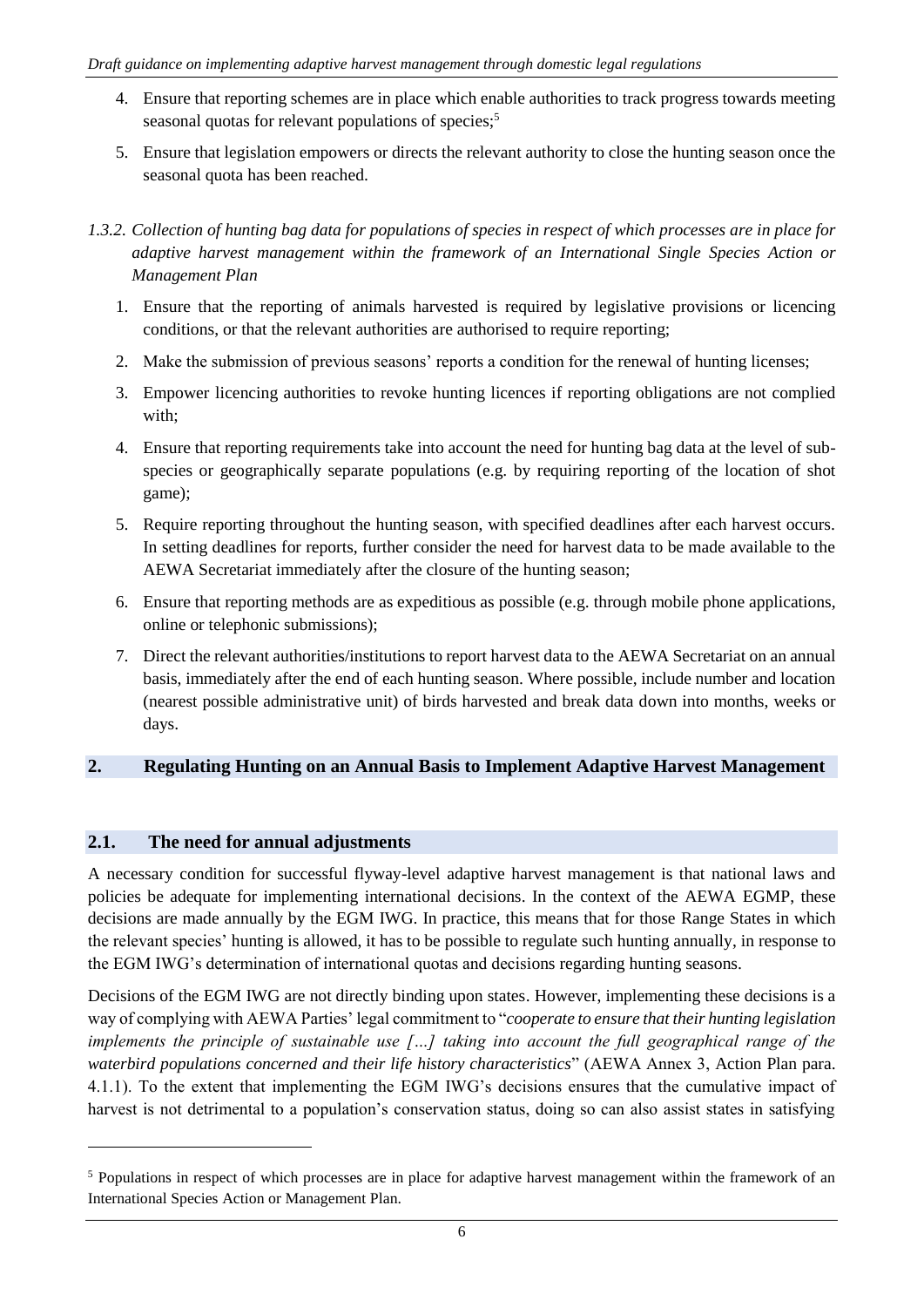their obligations under the Bern Convention on the Conservation of European Wildlife and Natural Habitats and the European Union's Birds Directive.

## **2.2. Overview of relevant legislative tools and general considerations**

**Hunting seasons** and **quotas** are common tools for regulating hunting. Both have the potential to be adaptive management tools, provided that the limits they impose can be **adjusted**:

- (a) **Annually**; and
- (b) **In time for such adjustments to come into effect in the hunting season which follows the EGM IWG's decisions in a particular year**.

The legislation of some states allows for the hunting of particular groups of species to be regulated through special licensing/permitting schemes, through which the number of animals shot by individual hunters in the course of a season can be restricted or extended. Licenses/permits of this nature can theoretically be used to implement adaptive harvest management, provided that it is possible to adjust their conditions annually. Some states may wish to make use of this approach for certain species. However, it does not receive further consideration in this part of the guidance due to the heavy administrative burden that would accompany the use of these types of licenses/permits for goose management specifically.

Some states' legislation prescribes the factors to be considered by decision-makers when exercising their mandate to set hunting seasons or quotas. Where this is the case, these **factors should include relevant international decisions concerning adaptive harvest management, made within the framework of an International Single Species Action or Management Plan** (such as those of the EGM IWG).

In addition, legislation and policies should **recognize the need for dynamic decision-making** and **should not be framed in a way that explicitly prevents annual adjustments**. They therefore should not rigidly require that adjustments occur at intervals of longer than one year without accommodating deviations from this. Guidance on how hunting seasons and quotas can be used to enable adaptive management is provided below.

#### **2.3. Hunting seasons**

One approach through which states may choose to regulate harvest is by adjusting the length of hunting seasons. When used to implement adaptive harvest management, this approach should ideally be combined with **reporting requirements that apply throughout, rather than only at the end of the season** (see discussion on the collection of hunting bag data below). In some instances, a **complete closure of the season may also be necessary** to satisfy international decisions concerning adaptive harvest management, made within the framework of an International Single Species Action or Management Plan.

An important consideration for all of the approaches described below is that EU Member States must ensure that their hunting seasons are not extended into the stages of reproduction and rearing or return to rearing grounds, unless the Birds Directive's conditions for derogation are satisfied (Birds Directive Articles 7 and 9). Other range states must ensure that hunting does not occur during these periods if it would have an unfavourable impact on a population's conservation status (AEWA, Annex 3, Action Plan para. 2.1.2.a).

Under some states' existing legal frameworks, it may be possible to extend and/or shorten the hunting season after the season has already begun. This approach can offer the advantage of giving authorities additional time within which to satisfy the procedural requirements for rulemaking, when regulatory adjustments are needed to implement international decisions by the EGM IWG. Nevertheless, in principle, it is preferable to **effect such changes** *before* **the start of each hunting season**. Doing so provides stakeholders with greater certainty and can thereby encourage their support of the adaptive management process.

It is common practice for hunting seasons to be prescribed through secondary legislation. One approach to adjusting such seasons in response to international decisions regarding harvest management is thus to **put the**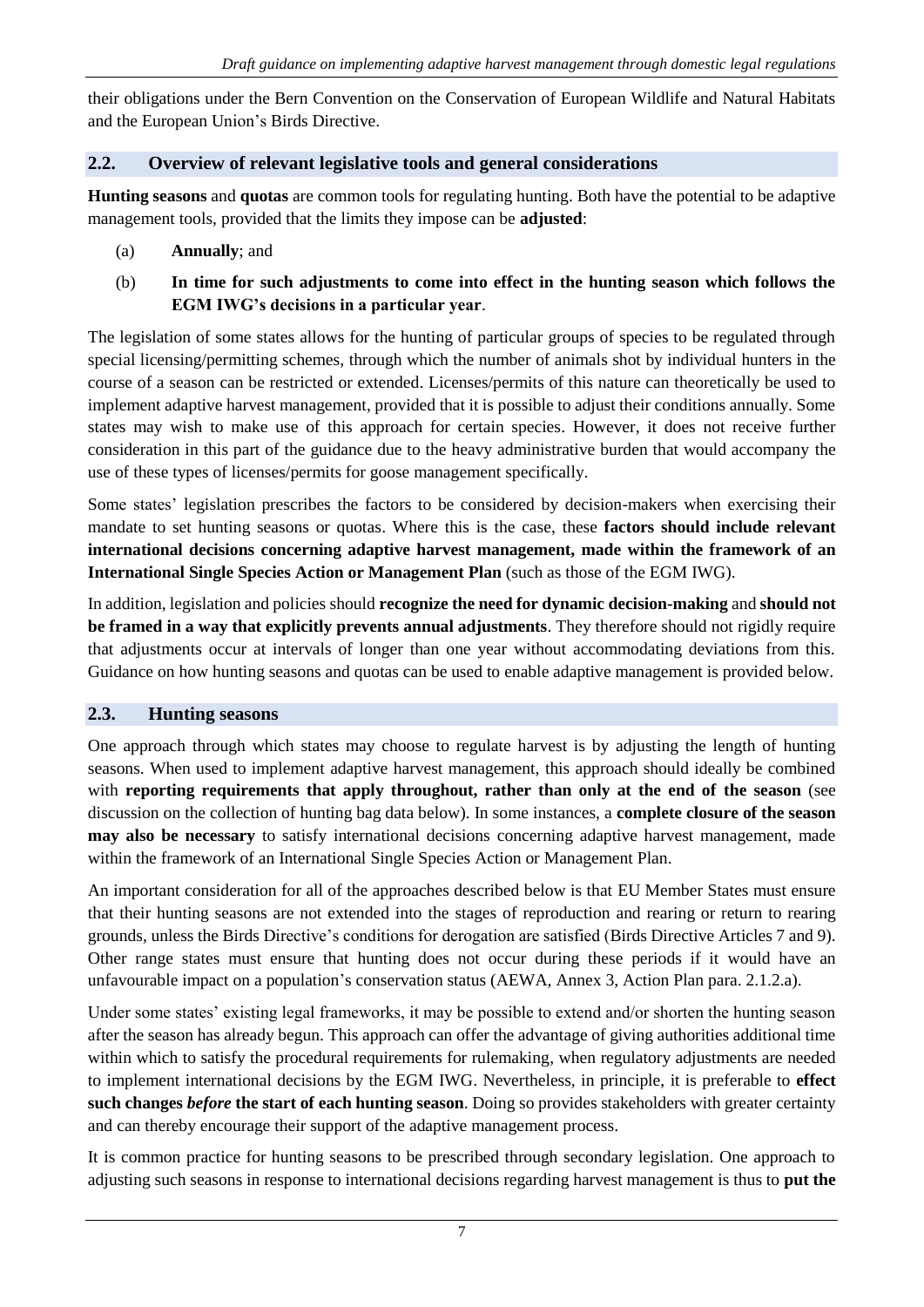### **procedures for amending the relevant secondary legislation in motion shortly after the international decision has been made**.

*Example: Denmark has successfully introduced a process for annually adjusting the hunting seasons for Pink-footed Goose (when necessary), despite the country's ordinary practice being only to amend hunting seasons at four-year intervals. The Danish Wildlife Management Council meets in mid-June and makes recommendations to the Minister concerning amendments to the hunting regulations. This enables the amendment process to be initiated shortly after the annual decisions of the EGM IWG, and for hunting seasons to be adjusted by 1 September (or by the start of the hunting season). The process has been accepted by most stakeholders. However, continued trust-building efforts are desirable.*

*Notably, in Denmark, analysis of the effect of the extended hunting season has also been enhanced through an examination of the monthly distribution of shot birds. This has been done on the basis of wing collection (which is performed for waterbirds for analysis of age composition) and recoveries of ringed geese reported shot.*

Alternatively, the annual amendment of secondary legislation can be avoided if such legislation:

- (a) **Prescribes general hunting seasons**; but also
- (b) **Makes provision for limited extensions and/or restrictions to these seasons when specified conditions related to adaptive harvest management are satisfied**.

These conditions, or the policy guidance which informs their interpretation, should refer expressly to the EGM IWG's international decision-making process.

In some states, regional or local level decision-making can be achieved more expeditiously than central decision-making. Where this is the case, it **might be appropriate for national ministries to delegate the authority** to adjust hunting seasons for certain populations of species to lower levels of government.

*Example: Norway's current regulations on hunting and fishing times prescribe hunting seasons for a fiveyear period, from 1 April 2017 until 31 March 2022. However, the regulations additionally delegate authority to county governors to extend or reduce the hunting seasons for certain species. For instance, the hunting season for the Greylag Goose may be opened up to 15 days before the regular hunting season begins if a local management plan is in place; while the hunting season for the Pink-footed Goose may be shortened in Nord-Trøndelag, if the population's condition demands this (s3.1). Guidelines accompanying the regulations refer to the International Single Species Management Plan for the Pink-footed Goose and state that the county governor for Nord-Trøndelag may limit the hunting season for this species if, in a particular year, Norway's share of the agreed international quota is less than 2,000 birds.*

Regardless which of the above approaches is followed, difficulties may arise in effecting adjustments before the start of the hunting season if:

- (a) The adjustments are subject to **lengthy consultation requirements** (with the public and/or other authorities/institutions); and/or
- (b) There are **intervals between the adjustments' issuance and their entry into force (as well as their communication to hunters)**.

States may need to consider **avenues for expediting these aspects of rule-making** in order to respond timeously to international decisions on adaptive harvest management. The extent to which expedited procedures are feasible will depend upon each state's broader administrative law framework. States should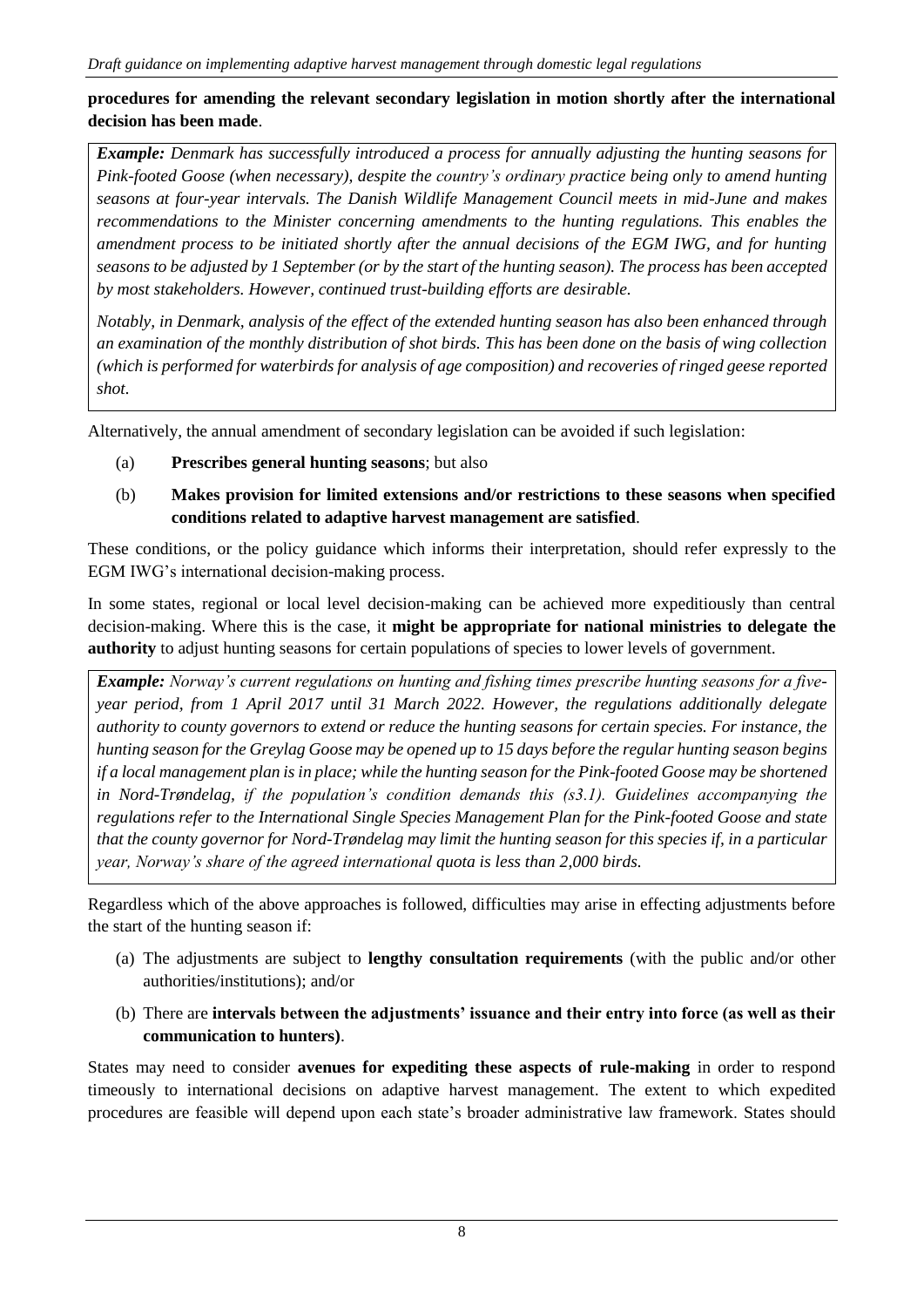also remain mindful of their commitments under the Aarhus Convention<sup>6</sup> to, *inter alia*, enable public participation in environmental decision-making.

Notably, experience has shown that it is **possible for the reduction of time lags in rule-making to be met with stakeholder support when accompanied by appropriate awareness-raising**.

*Example: Finland regulates grouse hunting on an annual basis via Ministerial decree. The process involves an especially short public consultation period (no more than ten days in 2017, whereas the recommended period for consultation is ordinarily six weeks); and recent amendments to Finland's Hunting Act have removed the requirement that certain prohibitions or restrictions on hunting may enter into force no less than two weeks after being issued (s38). This expedited process has been supported by stakeholders because it enables hunting to be adapted to up-to-date population data (provided in mid-August from the country's wildlife-triangle monitoring counts), thereby allowing rapid reactions to population declines. Awarenessraising by the media, concerning the wildlife-triangle monitoring counts and possible need for hunting regulation, has contributed positively to stakeholder acceptance of the process. The rapid communication of regulations to hunters has been challenging, but is achieved through the publication of a printed magazine and a mobile phone application (further discussed below).*

#### **2.4. Hunting quotas**

-

Once an annual international quota has been agreed by the EGM IWG and has been allocated between Range States, some states may wish to transpose their allocation into national law by setting seasonal quotas – whether nationally, regionally, or at the level of individual hunters/groups of hunters. Mandates for establishing such quotas already appear in the hunting legislation of many countries. However, for quotas to be an effective adaptive management tool, it must again be possible for **adjustments to be made annually** following the relevant international decisions. Similar concerns to those discussed above arise in respect of the **potential need for expedited rule-making procedures and communication to hunters**. In addition, at least insofar as national or regional quotas are concerned, it has to be possible to:

- (a) **Track progress towards meeting the quota** during the course of the hunting season (in doing so, birds shot under derogation should also be taken into account); and
- (b) **Expeditiously suspend the hunting season** once the allocated number of animals has been harvested.

The first of these requirements receives further discussion below in the guidance on collecting hunting bag data. The second can be facilitated through a legislative provision which either **empowers or directs the relevant authority to close the hunting season once the seasonal quota has been reached**.

*Example: Per s10 of Finland's Hunting Act, regional quotas may be established through Ministerial decree for game animal populations that are endangered by hunting or for which this is required for the appropriate organization of hunting. Such quotas have been established for the Grey Seal and s5(2) of the Hunting Decree requires that "[a] grey seal specimen bagged as quarry shall be reported to the Finnish Wildlife Agency within three weekdays from the time when the grey seal was bagged". Section 5(3) of the Decree proceeds to provide that "[w]hen the quota has been fulfilled the Finnish Wildlife Agency shall order grey seal hunting in the population management area to be terminated. The order of the Finnish Wildlife Agency shall be communicated with sufficient efficiency. The termination of hunting is considered to have come to the knowledge of hunters after three days from the issue of the order."*

<sup>&</sup>lt;sup>6</sup> The United Nations Economic Commission for Europe Convention on Access to Information, Public Participation in [Decision-Making and Access to Justice in Environmental Matters.](http://www.unece.org/fileadmin/DAM/env/pp/documents/cep43e.pdf)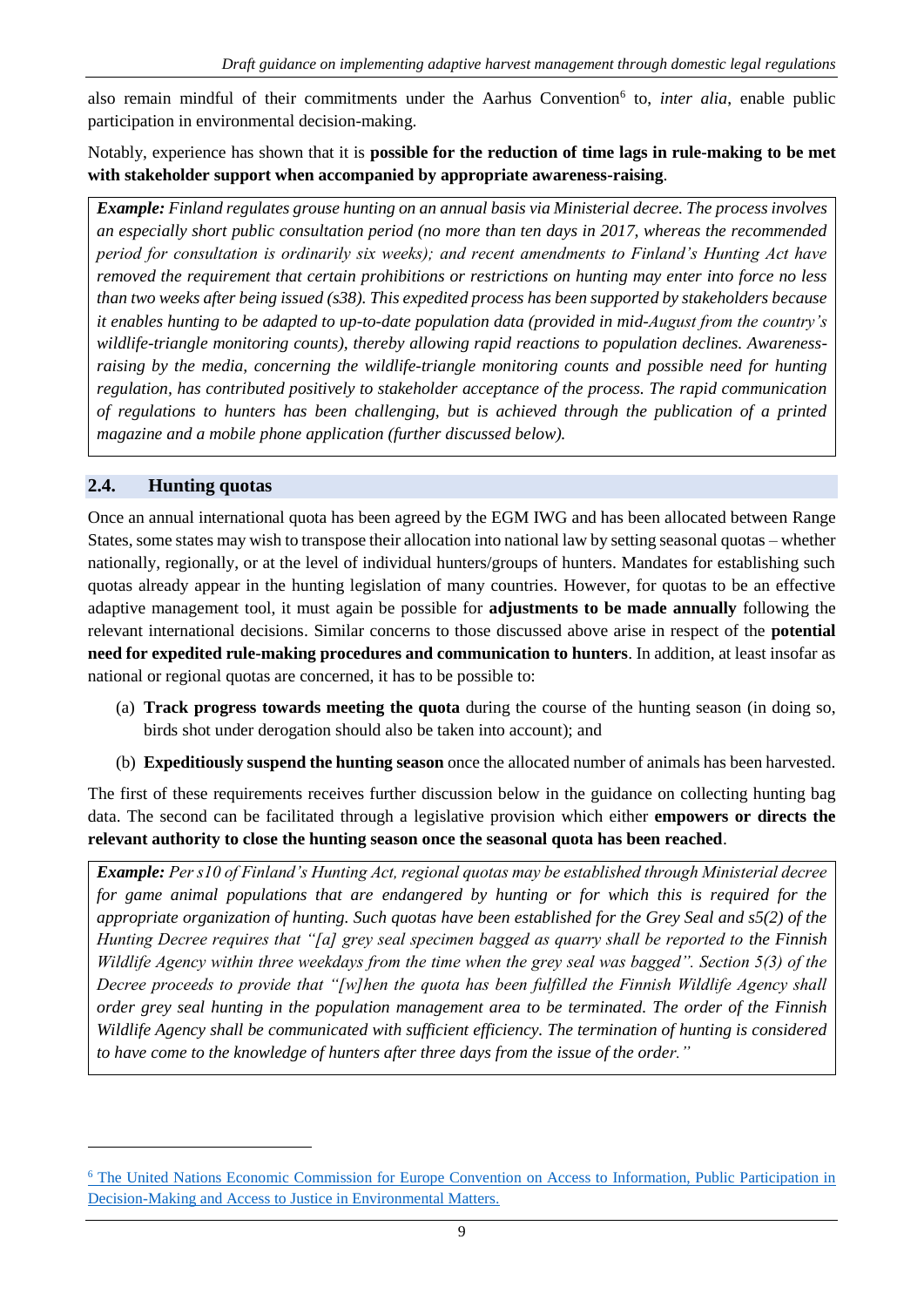#### **3. Collection of Hunting Bag Data**

Regular monitoring, complemented by research in certain instances, is essential for determining whether progress is being made towards meeting management objectives and for adjusting management measures to meet these objectives. The Bern Convention and the EU Birds Directive oblige states to encourage research, while AEWA contains detailed requirements on collecting various types of information and making this information available.<sup>7</sup> These include the requirements that "*Parties shall cooperate with a view to developing a reliable and harmonized system for the collection of harvest data in order to assess the annual harvest of populations listed in Table 1*" and "*shall provide the Agreement Secretariat with estimates of the total annual take for each population, when available*" (AEWA, Annex 3, Action Plan, para. 4.1.3).

AEWA does not prescribe the methods by which Parties are to collect harvest data, with the result that voluntary reporting schemes can theoretically be acceptable if implemented effectively. However, mandatory reporting by hunters is the preferred option due to its binding nature and standardized approach. Various types of legislative provisions have the potential to facilitate the collection of harvest data and may thereby assist Parties in implementing their international commitments. These are outlined below. In addition, an investigation into how hunting bag data is reported among states with hunting associations that are members of the Federation of Associations for Hunting and Conservation of the EU (FACE) is currently underway, the goal of which is to make recommendations on best practice.

In states in which possession of a valid hunting licence is a prerequisite for the hunting of game animals, reporting requirements can generally be imposed through the relevant **licensing conditions**. An incentive for reporting can be provided by making the submission of previous seasons' reports a **condition for licence renewal**. Especially in states which require that licences be renewed at intervals of longer than one year, legislation can further authorise the **revocation of hunting licences if reporting obligations are not complied with**.

*Example: In Denmark, all holders of hunting licences are required to report their takings annually, and only those hunters who have submitted these reports are issued with licences for the following hunting season. This approach has resulted in a significant increase in the reporting of hunting bags. Already by the end of May, following the hunting season, reliable harvest estimates can be derived and used in the adaptive harvest management optimisation procedures for the forthcoming hunting season.*

Even in the absence of licences, **legislation can directly require reporting** in respect of all/some game animals. Alternatively, it can **authorise the relevant authorities to require reporting in specified circumstances** (e.g. in instances in which the collection of harvest data is needed for adaptive harvest management).

The licensing conditions or legislation through which reporting requirements are stipulated should specify the game animals in respect of which reporting is necessary, the procedure through which reporting is to occur, the information to be included in each report, and the deadline for reporting.

Important considerations include the following:

-

(a) AEWA International Single Species Action and Management Plans often apply at a level below the species level. Hunting bag data may consequently be needed at the level of **sub-species or geographically separate populations**. This should be taken into account in the framing and application of legal provisions/conditions concerning reporting, e.g. by requiring reporting of the location of the shot game (to nearest administrative unit such as municipality, postal number or county).

 $<sup>7</sup>$  For broader guidance on the types of legislative provisions through which this can be achieved, see part IX of the AEWA</sup> *[Guidelines on National Legislation for the Protection of Species of Migratory Waterbirds and their Habitats.](http://www.unep-aewa.org/sites/default/files/document/mop6_35_draft_legislation_guidelines.pdf)*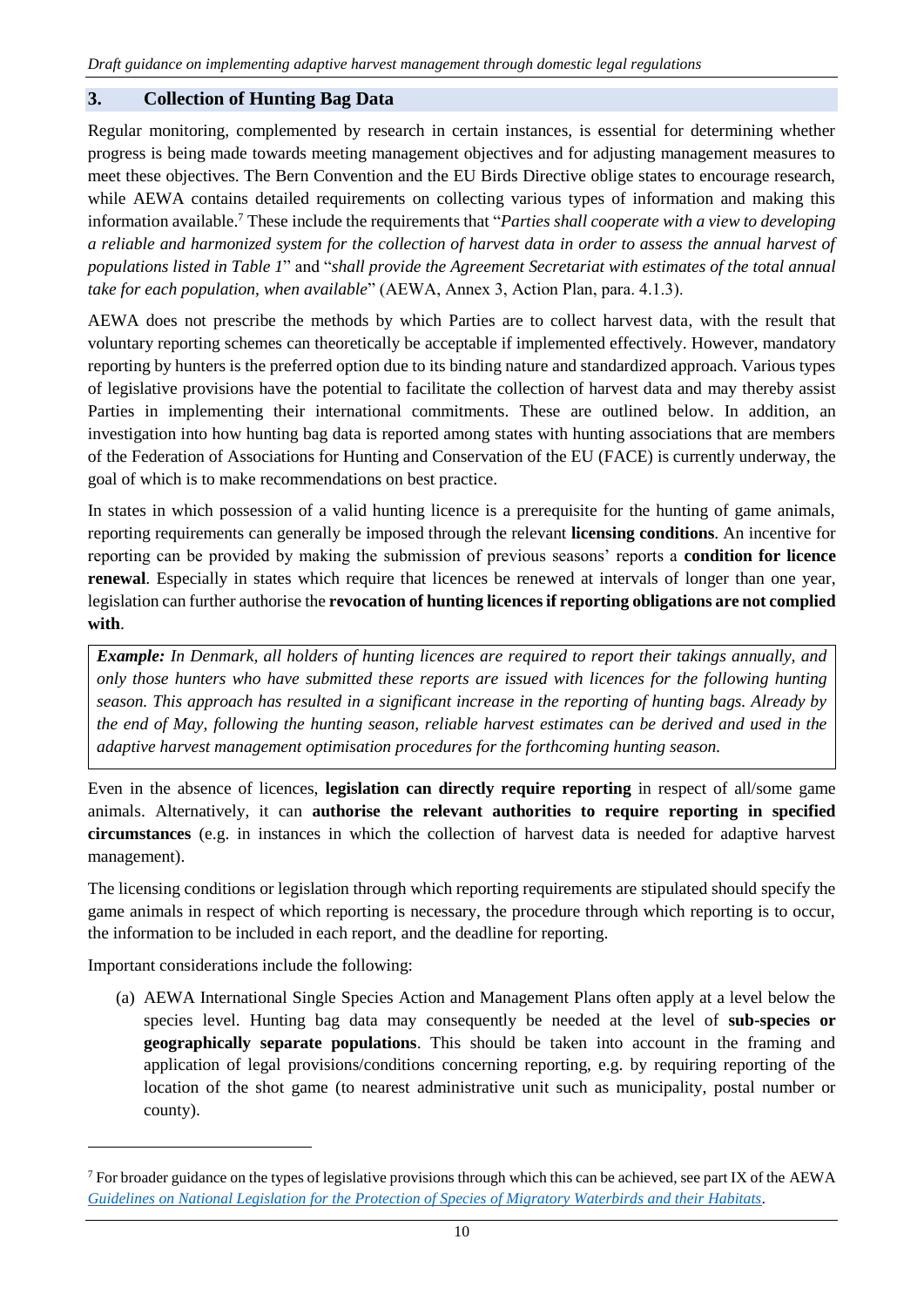- (b) At a minimum, the **deadlines for reports have to take into account the need for harvest data to be made available immediately after the closure of the hunting season**, so as to be used in preparing the models presented annually to the EGM IWG.
- (c) For reporting to be effective in tracking progress towards meeting quotas, it is insufficient for reports to only be submitted at the end of the ordinary hunting season. Ideally, reporting should therefore **occur throughout the season, with specified deadlines after each harvest occurs**. As noted above, this approach is also desirable when harvest is regulated through the adjustment of hunting seasons.
- (d) To be effective in tracking progress towards meeting a quota during the hunting season, **the methods through which reports are submitted need to be as expeditious as possible**. Requiring online or telephonic submissions is thus preferable to requiring that forms be submitted via the post, with the associated delays in receipt.

*Example: Recent amendments to Finland's Hunting Decree require the harvesting reports for several species – including the Bean Goose – to be filed within seven days from the harvesting of the animal. One of the means through which these reports can be submitted is "via the online service to the Finnish Wildlife Agency" (s5A).* 

*The oma riista 'My Hunt' service (oma.riista.fi) was developed by the Finnish Wildlife Agency, launched in mid-2014, and has since undergone continuous development. The service provides multiple benefits for individual hunters, hunting associations and game administrators. For individual hunters, it works as a personal hunting diary and can be used through a mobile application, which inter alia allows for hunting data to be recorded in the field, with time and place automatically included. For species such as the Bean Goose, for which harvest reports are mandatory, an official report is automatically generated, which the hunter can submit via the full internet version. Once the harvest record has been made, the service notifies the hunter about the need for mandatory reporting and sends a reminder before the reporting deadline has expired. The service additionally has message functionality, facilitating the distribution of information (e.g. changes to hunting legislation) to stakeholders.* 

*Since its launch, the service has received very positive feedback from various stakeholder groups, has been signed into by the vast majority of active hunters, and has been used by virtually all hunting associations. The service's source code is freely available as an Open Source (although customization is needed to meet the specific needs of each country and region): see<https://github.com/suomenriistakeskus>*

As a final point – AEWA Parties commit not only to endeavouring to collect hunting bag data, but also to make this data available to the Agreement's Secretariat, and doing so is key to the adaptive harvest management process. It is therefore advisable that national legislation **explicitly direct the relevant authorities/institutions to report harvest data to the AEWA Secretariat on an annual basis, immediately after the end of each hunting season** (regardless of whether the season is full or is prematurely suspended). The information reported should, where possible, include both the **number and locations** (nearest possible administrative unit, i.e. municipality or county level) of birds harvested, and be **broken down into months or, where possible, weeks or days**.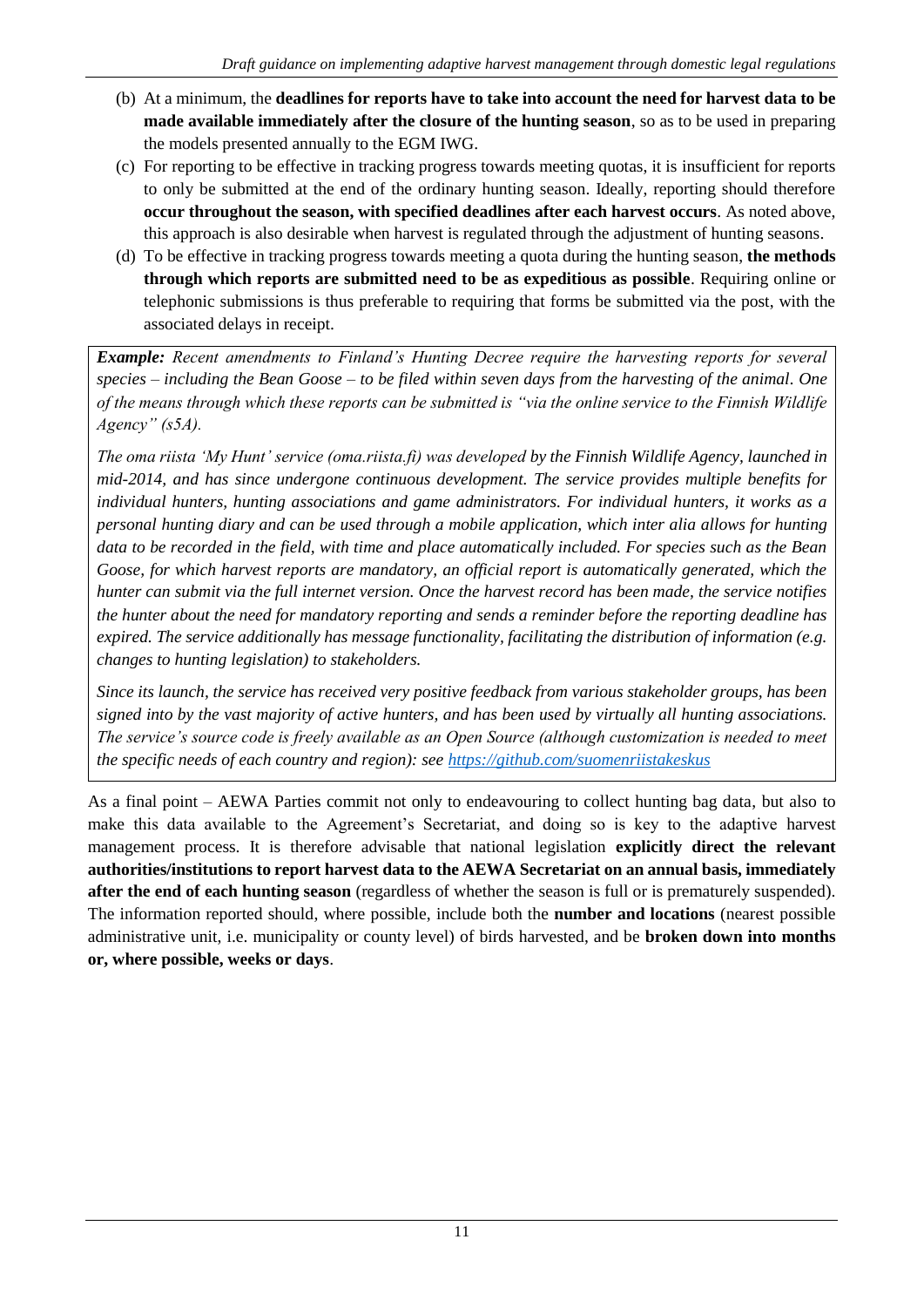-

# **Appendix**

# **MODEL LANGUAGE FOR DOMESTIC LEGISLATIVE PROVISIONS TO SUPPORT ADAPTIVE HARVEST MANAGEMENT**

This Appendix suggests model language for domestic legislative provisions to implement adaptive harvest management through the approaches recommended in the above guidance. The language is designed specifically for populations of species in respect of which a process is in place for adaptive harvest management within the framework of an International Single Species Action or Management Plan.

Not all of the approaches described in this document will necessarily be appropriate or feasible for all Range States. It is for each state to determine whether, and to what extent, it will make use of these approaches. Where utilized by states, the approaches will need to be tailored to function effectively within each state's specific legal framework.

#### **1. Cyclical nature of decision-making and EGM IWG decisions as a factor to consider in exercising the mandate to set hunting seasons/quotas for adaptive harvest management**

*Note: This language assumes the existence of enabling provisions concerning the setting of hunting quotas and seasons.*

The [*name relevant authority*] shall periodically (annually, or at other frequencies as necessary) adjust seasonal hunting quotas and revise the parameters of hunting seasons, on the basis of the latest scientific data for populations of species in respect of which a process for adaptive harvest management is in place within the framework of an International Single Species Action or Management Plan.

#### **2. Adjusting hunting periods for adaptive harvest management without the amendment of regular hunting seasons**

*Note: Insofar as allowing hunting before the start or after the end of the regular hunting season is concerned, EU Member States must ensure that their legislation does not contravene Article 7 of the Birds Directive. They therefore must not allow hunting to occur during stages of reproduction and rearing or during return to rearing grounds unless the conditions stipulated in Article 9 of the Birds Directive (on derogations) are satisfied. Range States outside the EU must, in terms of AEWA (Annex 3, Action Plan para. 2.1.2.a), ensure that any hunting during these periods does not have an unfavourable impact on populations' conservation status.*

For [*name relevant species and regions*], the [*name relevant authority*] may authorise hunting for up to [*specify number of days*] before the start of the regular hunting season, [and/or] up to [*specify number of days* after the end of the regular hunting season when such extension is necessary for achieving the management objectives for populations of species in respect of which a process is in place for adaptive harvest management within the framework of an International Single Species Action or Management Plan.<sup>8</sup>

For [*name relevant species and regions*], the [*name relevant authority*] may shorten the period for which hunting is permitted during [*specify relevant dates*] when this is necessary for achieving the management objectives for populations of species in respect of which a process is in place for adaptive harvest management within the framework of an International Single Species Action or Management Plan.

<sup>&</sup>lt;sup>8</sup> In determining the appropriate numbers of days to insert into this provision, EU Member States must ensure compliance with Article 7 of the Birds Directive.